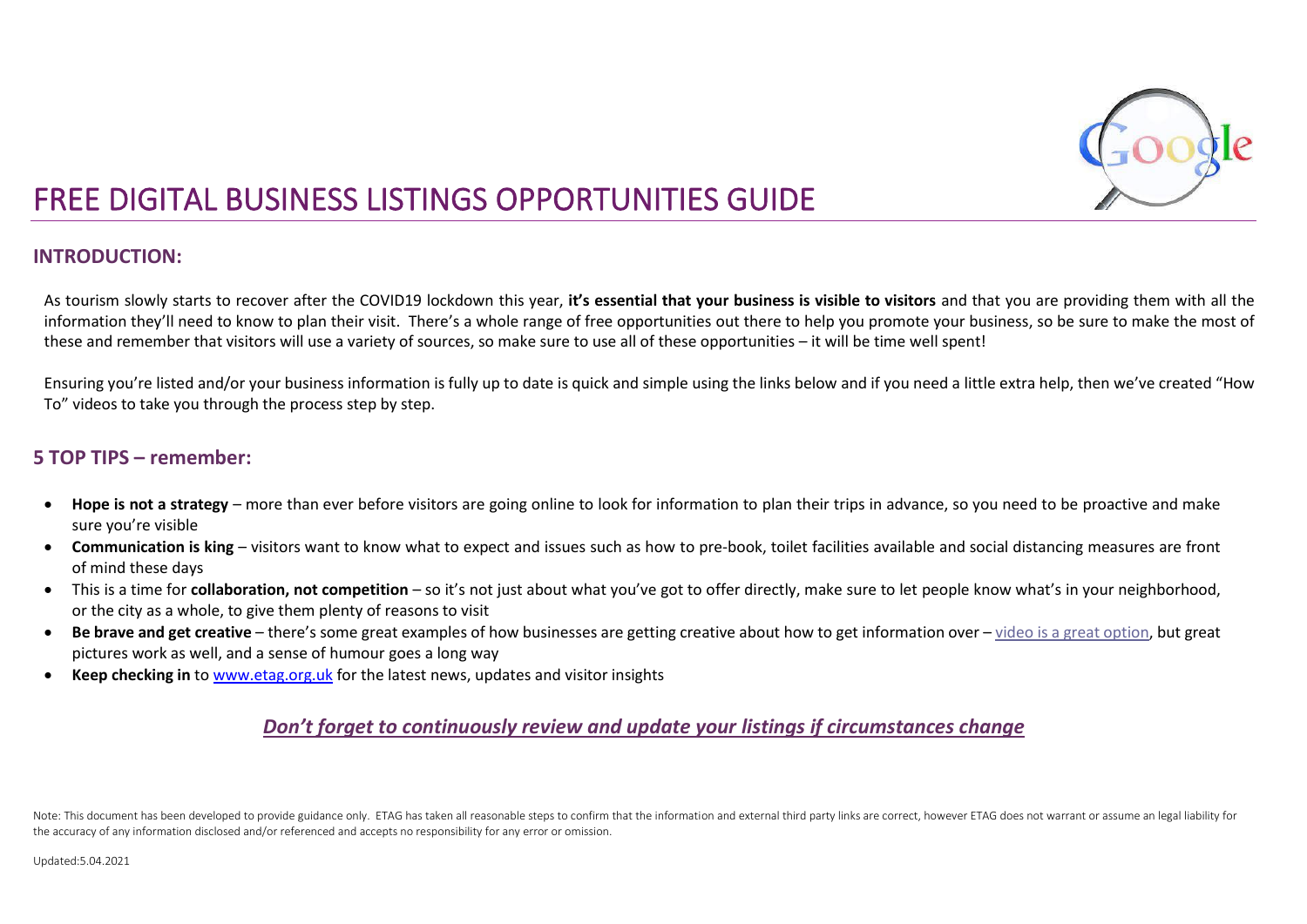

**Before you start,** make sure you claim your **"Good To Go" accreditation** - you'll be issued with a digital 'We're Good To Go' mark that you can use online when you update your listings. See below for details.



| <b>WHAT</b>                                              | <b>ABOUT</b>                                                                                                                                                                                                                                                                                                                                                                                                                                                           | <b>LINKS</b>                                                                                                                                                                                                                                                                                                                                                                                            | "HOW TO" INFO                                                                                                                                                                                                                                                                                                                                                                  |
|----------------------------------------------------------|------------------------------------------------------------------------------------------------------------------------------------------------------------------------------------------------------------------------------------------------------------------------------------------------------------------------------------------------------------------------------------------------------------------------------------------------------------------------|---------------------------------------------------------------------------------------------------------------------------------------------------------------------------------------------------------------------------------------------------------------------------------------------------------------------------------------------------------------------------------------------------------|--------------------------------------------------------------------------------------------------------------------------------------------------------------------------------------------------------------------------------------------------------------------------------------------------------------------------------------------------------------------------------|
| Ensure you're<br>listed on Visit<br><b>Scotland</b><br>E | Visit Scotland is a portal designed to connect visitors<br>with tourism businesses in Scotland. With over 22<br>million visitors per year, and over 2.7 million referrals<br>to Scottish Tourism businesses, it's important to take<br>advantage of the free listing available on the Visit<br>Scotland website.<br>Don't forget to update the COVID-19 specific<br>information to let visitors know 'We are open" and if<br>you have your "Good To Go" accreditation. | https://findbusinesssupport.gov.scot/service/research-<br>and-information/web-listing-on-the-visits cotland-<br>website<br>https://www.visitscotland.org/supporting-your-<br>business/digital-skills/getting-online/business-web-<br><u>listing</u><br>For help and advice with your listing, you can contact<br>the VisitScotland Industry Relationship Manager for<br><b>Edinburgh and Midlothian</b> | Find out how to get your FREE web listing:<br>https://www.visitscotland.org/supporting<br>-your-business/marketing-with-<br>us/national-tourism-website<br>Step by step guidance on how to update<br>your VisitScotland.com web listing:<br>https://www.visitscotland.org/supporting<br>-your-<br>business/advice/coronavirus/digital-<br>guidance/updating-business-listings# |
| <b>The List</b><br><b>THE</b>                            | The List receives hundreds of thousands of visits every<br>month. While best known for its events and food &<br>drink listings, almost all forms of tourism businesses<br>can be listed, so don't miss this opportunity.<br>Explaining the actions you have taken to help keep<br>people safe will increase trust and therefore make<br>people more likely to eat and drink at your<br>establishment.                                                                  | https://www.list.co.uk/<br>https://www.list.co.uk/guides/forever-edinburgh/                                                                                                                                                                                                                                                                                                                             | Find out how to get and update your<br>FREE listing on The List:<br>https://files.list.co.uk/documents/submit<br>ting-place-listings.pdf<br>https://www.list.co.uk/member/sign-in/                                                                                                                                                                                             |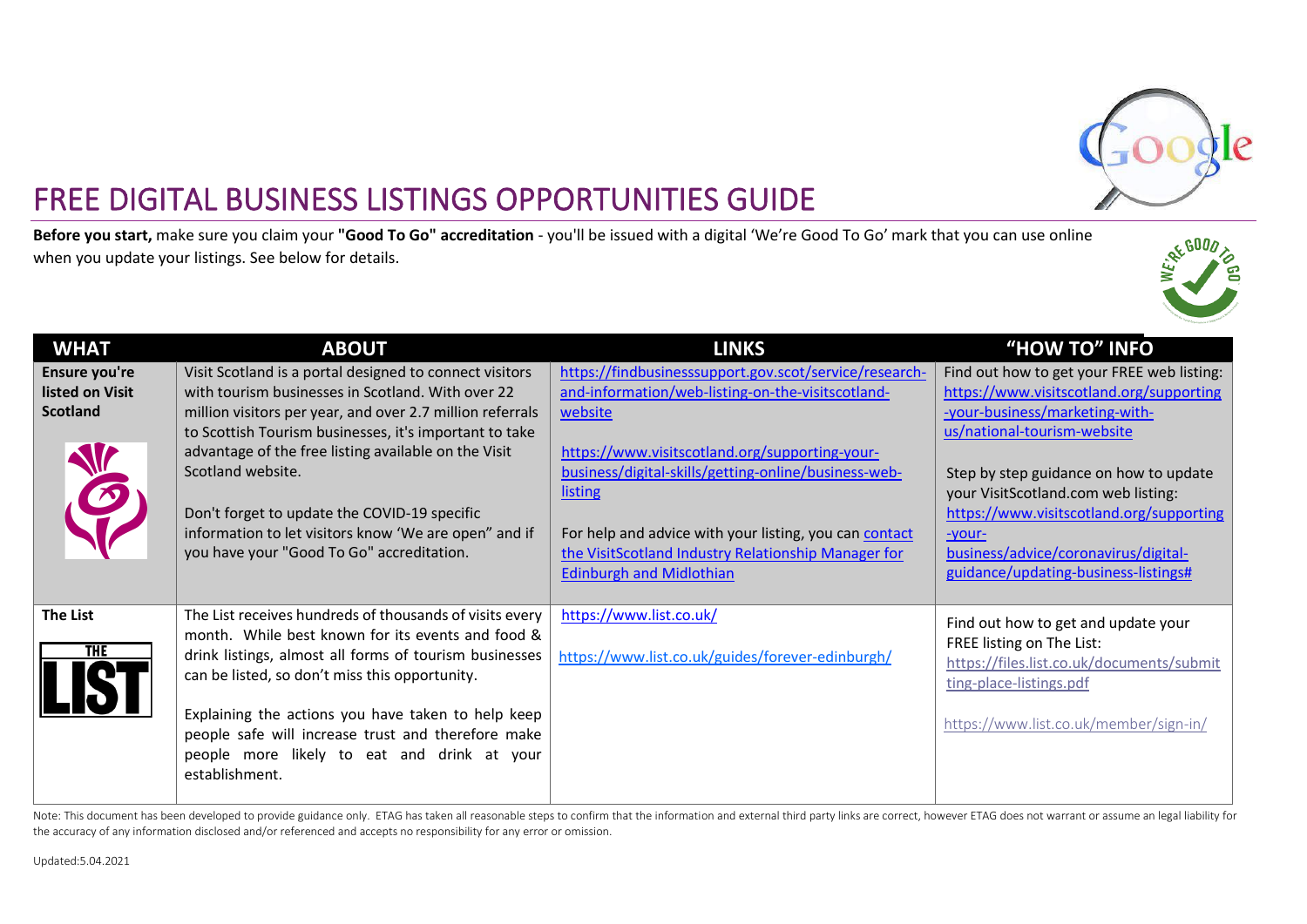

| <b>Update Your</b><br><b>Google My</b><br><b>Business Listing</b> | Google My Business is a free tool that lets you<br>manage how your business appears on Google Search<br>and Maps. This includes key information such as<br>business opening hours, location and contact details.<br>Ensure that your opening hours are up-to-date and<br>that you're taking advantage of the various COVID19<br>specific features launched by Google. | Login to Google My Business:<br>https://business.google.com/<br>https://support.google.com/business/answer/9773423<br>?hl=en-GB<br>https://smallbusiness.withgoogle.com/intl/en_uk/news<br>/resources-for-smbs-impacted-by-coronavirus/ | ETAG have created a short "how-to"<br>video:<br>https://www.youtube.com/watch?v=I_t<br><b>IhOcLLdc</b> |
|-------------------------------------------------------------------|-----------------------------------------------------------------------------------------------------------------------------------------------------------------------------------------------------------------------------------------------------------------------------------------------------------------------------------------------------------------------|-----------------------------------------------------------------------------------------------------------------------------------------------------------------------------------------------------------------------------------------|--------------------------------------------------------------------------------------------------------|
| Ensure you're<br>listed on Apple<br><b>Maps</b>                   | Apple IOS currently holds approx. 51% of the UK<br>Market, and Apple Maps is the default App map on<br>Apple devices. It's therefore important to list your<br>business, ensuring Apple device users can see your<br>opening hours and contact details, and find<br>directions.                                                                                       | https://www.apple.com/uk/ios/maps/<br>https://mapsconnect.apple.com/                                                                                                                                                                    | ETAG have created a short "how-to"<br>video: https://youtu.be/WMWDiHd 0qs                              |
| <b>Update your</b><br><b>Facebook 'About'</b><br><b>Tab</b>       | Your Facebook Business Page allows you to update<br>opening hours, location and business contact<br>information on via the About tab. This information is<br>prominent when visitors view your Facebook<br>Business profile page.                                                                                                                                     | https://www.facebook.com/business/news/making-it-<br>easier-to-display-temporary-service-changes-on-<br>facebook-pages                                                                                                                  | ETAG have created a short "how-to"<br>video: https://youtu.be/-ZIQWIoTVt0                              |